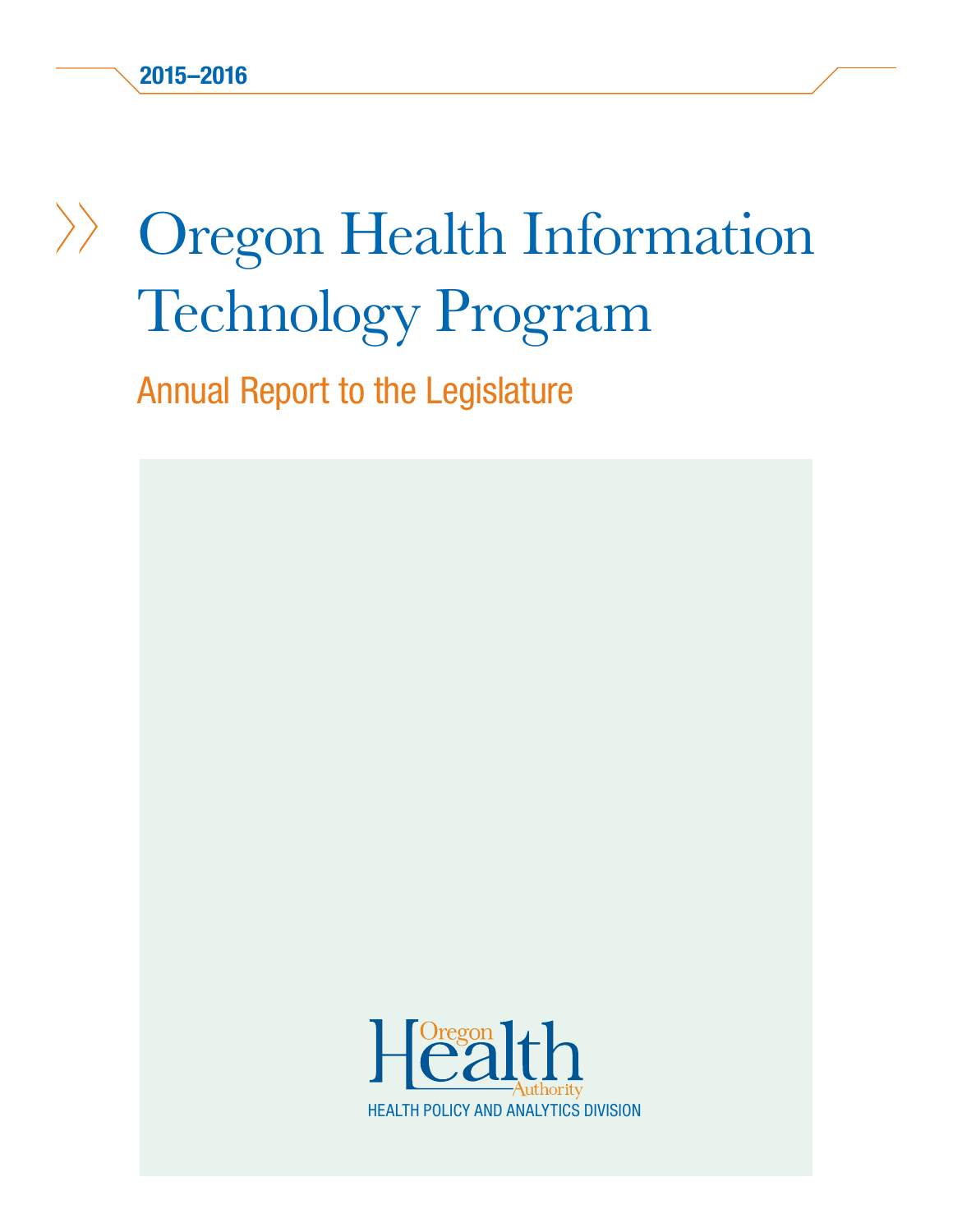# **Contents**

| $\gg$                        |                    |                                                                  |  |
|------------------------------|--------------------|------------------------------------------------------------------|--|
| $\gg$                        |                    |                                                                  |  |
|                              | $\rangle$          |                                                                  |  |
| $\gg$                        |                    |                                                                  |  |
|                              | $\gg$              |                                                                  |  |
|                              | $\rangle$          | HIT Oversight Council (HITOC): Priority efforts for 2016-2017  8 |  |
|                              | $\rangle\!\rangle$ |                                                                  |  |
| $\left\langle \right\rangle$ |                    |                                                                  |  |
|                              | $\gg$              |                                                                  |  |
|                              |                    | <b>Emergency Department Information Exchange (EDIE)</b><br>$\gg$ |  |
|                              |                    |                                                                  |  |
|                              | $\gg$              |                                                                  |  |
|                              |                    | $\gg$                                                            |  |
|                              |                    | $\gg$                                                            |  |
|                              |                    | $\gg$                                                            |  |
|                              |                    | $\rangle$                                                        |  |
|                              |                    | Technical assistance to Medicaid practices<br>$\gg$              |  |
|                              |                    |                                                                  |  |
|                              | $\rangle$          |                                                                  |  |
|                              | $\gg$              |                                                                  |  |
|                              |                    | $\rangle$<br>$\rangle$                                           |  |
|                              |                    |                                                                  |  |
|                              | $\gg$              |                                                                  |  |
|                              |                    | Integrating behavioral health information<br>$\gg$               |  |
|                              |                    |                                                                  |  |
|                              |                    | $\gg$                                                            |  |
|                              |                    | $\gg$                                                            |  |
| $\gg$                        |                    |                                                                  |  |
|                              | $\gg$              |                                                                  |  |
|                              | $\gg$              |                                                                  |  |
|                              |                    |                                                                  |  |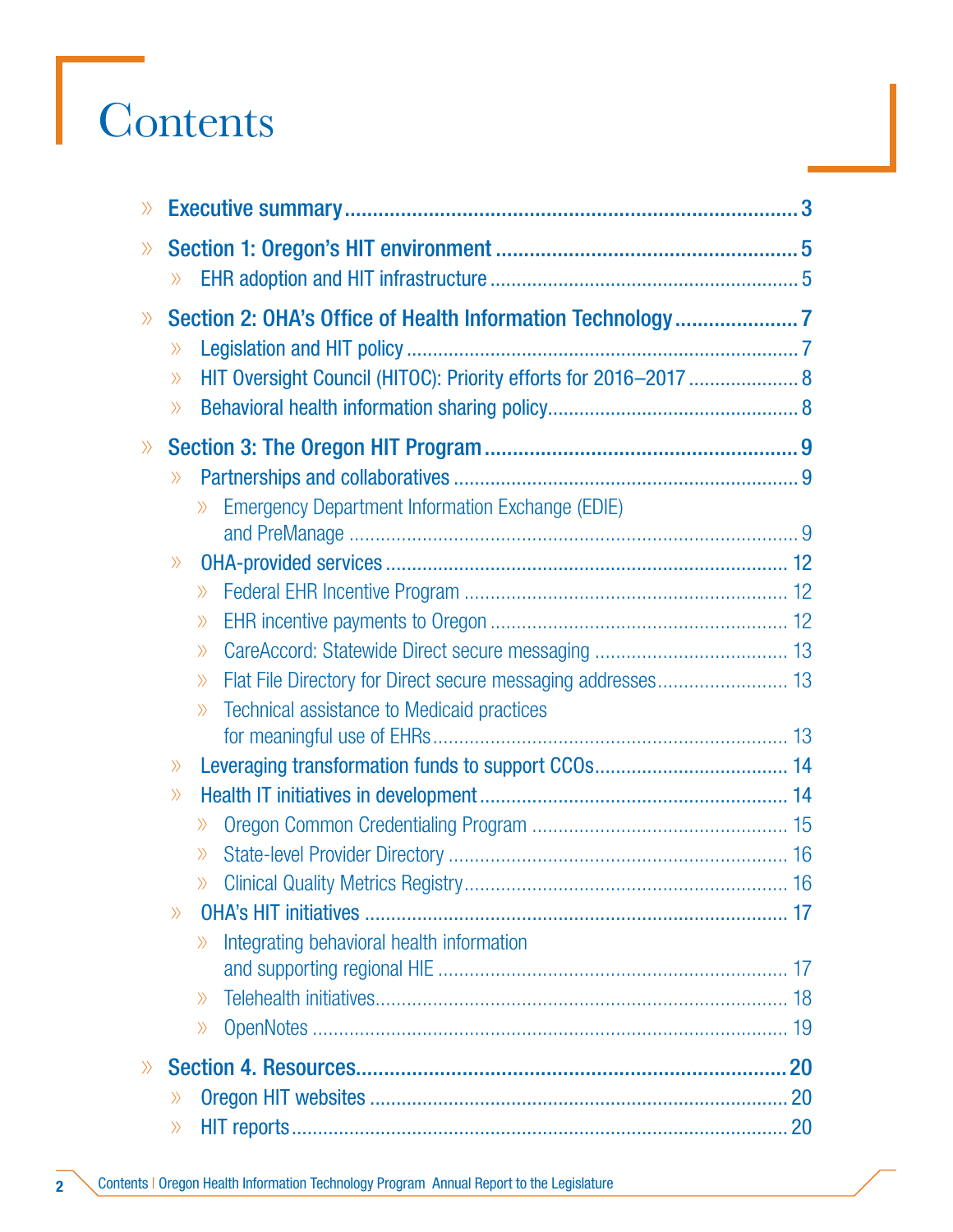## <span id="page-2-0"></span>Executive summary



Across Oregon, hospitals, coordinated care organizations and providers are working on a local level to transform the health care delivery system. The goals are to bring better health, better care and lower costs to Oregonians. Focusing on primary care and prevention, health plans and providers are using the coordinated care model to better manage chronic conditions and keep people healthy and out of the emergency department.

To be effective, Oregon's transformed health care system increasingly relies on access to patient information and the health information technology (HIT) infrastructure to share and analyze data. HIT affects nearly every aspect of coordinated care. This includes care coordination; population health management; integration of physical, behavioral and oral health; accountability, quality improvement and metrics; alternative payment methodologies; and patient engagement. New tools are needed to share information, aggregate data effectively, support telehealth, and provide patients with tools and data.

In 2016, Oregon is accomplishing the following:

- Electronic health records (EHRs) are being used more throughout Oregon provider practices. This improves providers' ability to access medical records across systems. Oregon providers and hospitals are in the top tier of states accessing millions of federal EHR meaningful use incentive dollars each year.
- Coordinated care organizations (CCOs) are playing a leading role in HIT investments across the state. This supports efforts to share health information electronically to enable all members of the care team to coordinate effectively. For example, CCOs and their community partners in several regions have supported robust community health information exchange for EHRs. This ensures Oregon providers are achieving meaningful health outcomes for their patients – looking at outcomes as opposed to processes – and rewarding improved outcomes with financial incentives.
- New statewide innovations such as the Emergency Department Information Exchange (EDIE) and PreManage are bringing real-time hospital event information to providers, CCOs, health plans and emergency departments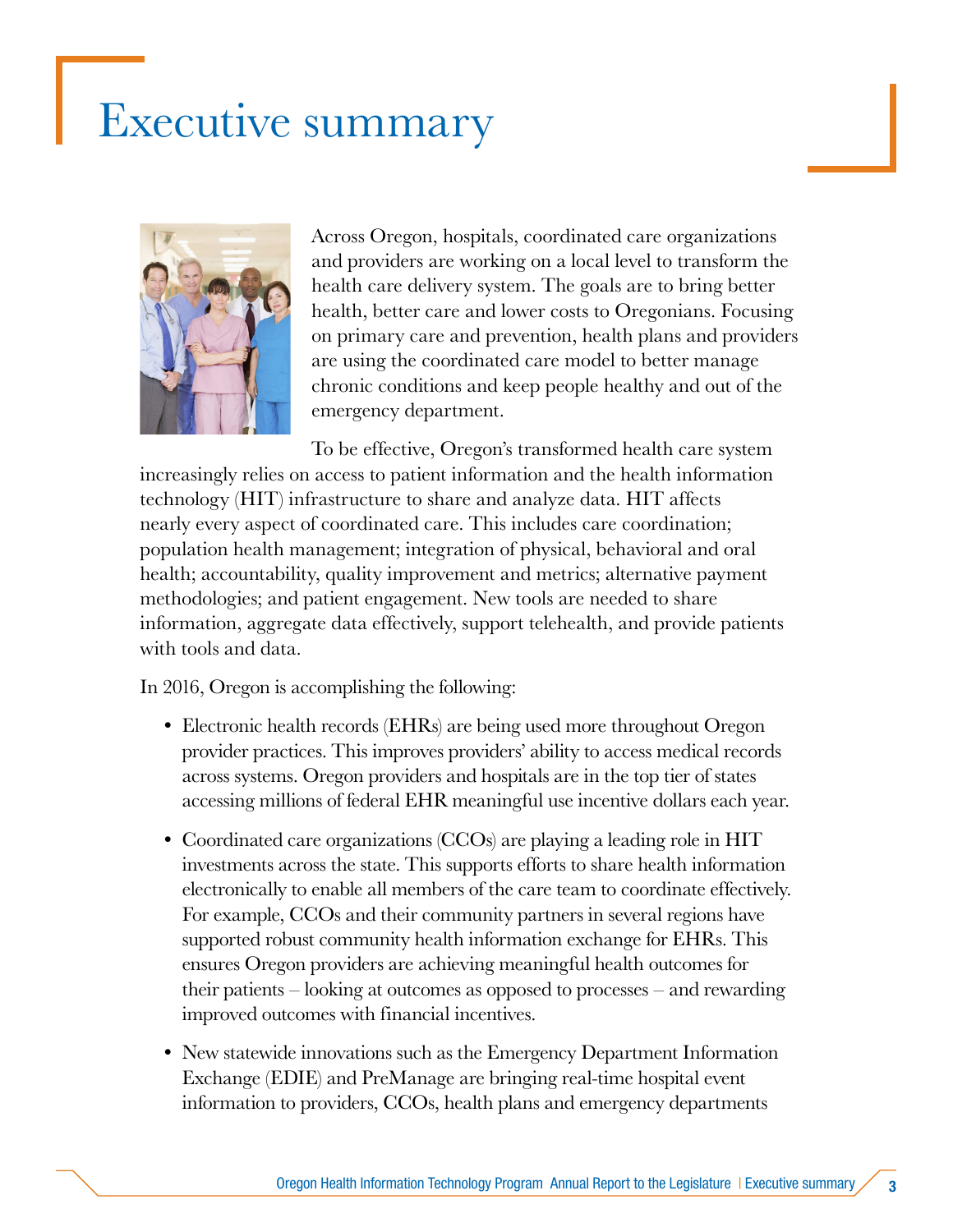across the state. This makes a real difference in getting people to the right care, in the right place, at the right time.

The Oregon Health Authority's Office of Health Information Technology (OHIT) has made a critical difference in many of these efforts. OHIT has provided effective health information technology policies, programs and partnerships that support improved health for all Oregonians. However, challenges remain. Providers experience frustrations with their EHRs' functionality and interoperability with the myriad other systems in use, including the more than 135 different EHRs adopted by Oregon providers. Many members of the care team, including behavioral health, dental, long-term care and social service providers, experience barriers to accessing technology and challenges navigating complex policies that ensure the appropriate sharing of protected health information.

In 2015, the Oregon Legislature recognized the importance of HIT by passing HB 2294 that established the Oregon Health Information Technology (HIT) Program within the Oregon Health Authority (OHA). The program encompasses work that was already in place or underway. It provides a policy and programmatic framework for OHA's HIT efforts as they evolve. HB 2294 also requires OHA to report at least annually to the Legislature on the status of the Oregon HIT Program; this is the first annual report.

*The 2015–2016 annual report on the Oregon HIT Program provides an overview of the HIT efforts underway at the Oregon Health Authority.*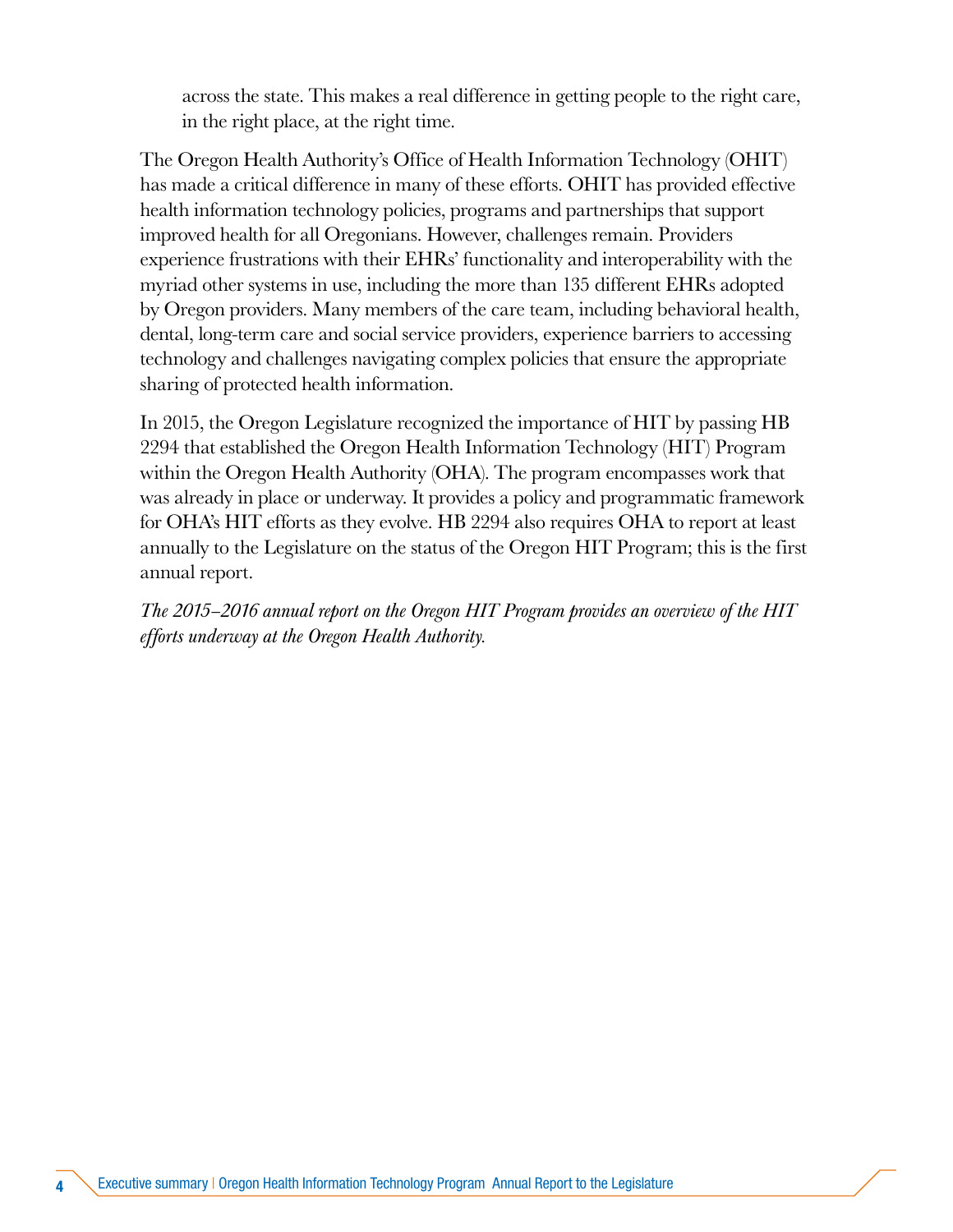## <span id="page-4-0"></span>Section 1: Oregon's HIT environment

Optimization of the health care system through the right health information technology tools is a key part of Oregon's health system transformation work. "HIT-optimized" health care is more than the replacement of paper with electronic or mobile technology. It includes changes in workflow to assure providers fully benefit from timely access to clinical and other data that will allow them to provide better and more coordinated whole-person care.

## EHR adoption and HIT infrastructure

In general, all 16 CCOs have invested in HIT to facilitate health care transformation in their communities. Nearly all CCOs are pursuing or implementing both health information exchange/care coordination as well as population management/data analytics tools.

All Oregon hospitals and approximately 74 percent of Oregon physicians have demonstrated meaningful use of a certified EHR (Source: CMS EHR Incentive Program data, 2015 & SK&A Office-based Provider Database, 2013). However, Oregon hospitals and providers have adopted more than 135 different EHRs.

#### Vision of "HIT-optimized" health care

A transformed health system in which HIT/HIE efforts ensure the care Oregonians receive is optimized by health IT and:

- Providers have access to meaningful, timely, relevant and actionable patient information to coordinate and deliver "wholeperson" care.
- Systems (health systems, CCOs, health plans) effectively and efficiently collect and use aggregated clinical data for quality improvement, population management and incentivizing health and prevention.
- Individuals and their families access their clinical information and use it as a tool to improve their health and engage with their providers.

Beyond EHRs and CCO investments, Oregon has a multi-faceted HIT infrastructure, which includes:

• Statewide hospital event notifications, connecting data from all Oregon hospitals and Washington emergency departments. This operates through the Emergency Department Information Exchange and an associated tool, PreManage, which provides real-time notifications to CCOs, health plans, primary care and other care teams.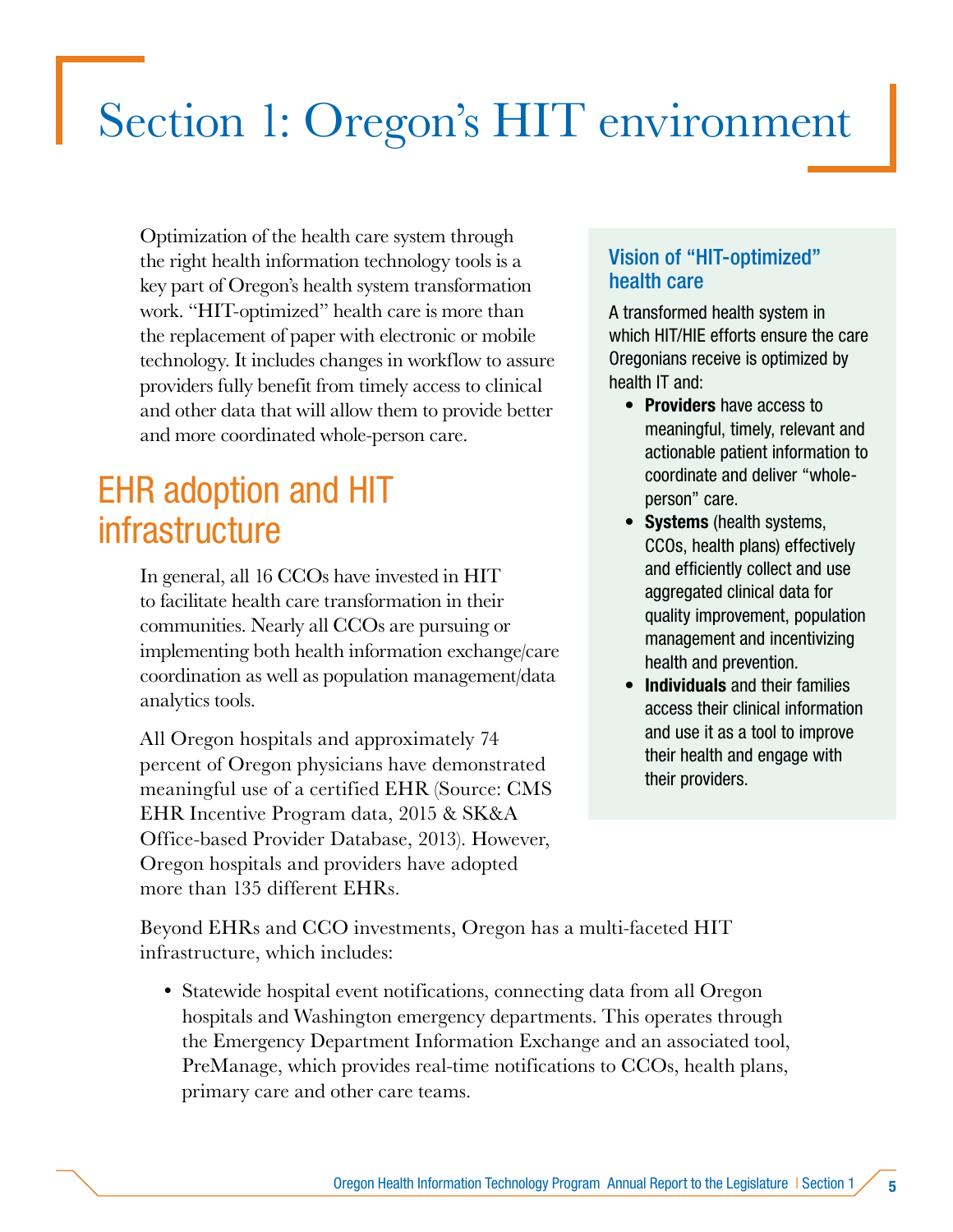- Statewide Direct secure messaging, which supports simple sharing of care plans and other protected information through a HIPAA-compliant, electronic, encrypted method commonly used by hospitals and associated with EHRs. OHA offers Direct secure messaging for those that face barriers to exchange through the CareAccord program.
- Regional and organizational health information exchange efforts. Several regions and organizations in Oregon have invested in data sharing infrastructure (many of which support Direct secure messaging as one component), including community efforts such as Jefferson HIE in several communities and the Regional Health Information Collaborative, associated with InterCommunity Health Network (IHN) CCO.
- Other efforts: telehealth, population management, public health registries, quality metrics and care coordination tools, etc. Providers, hospitals, health plans, public health agencies, CCOs and others have invested in a wide variety of tools to support care coordination, information sharing and population management.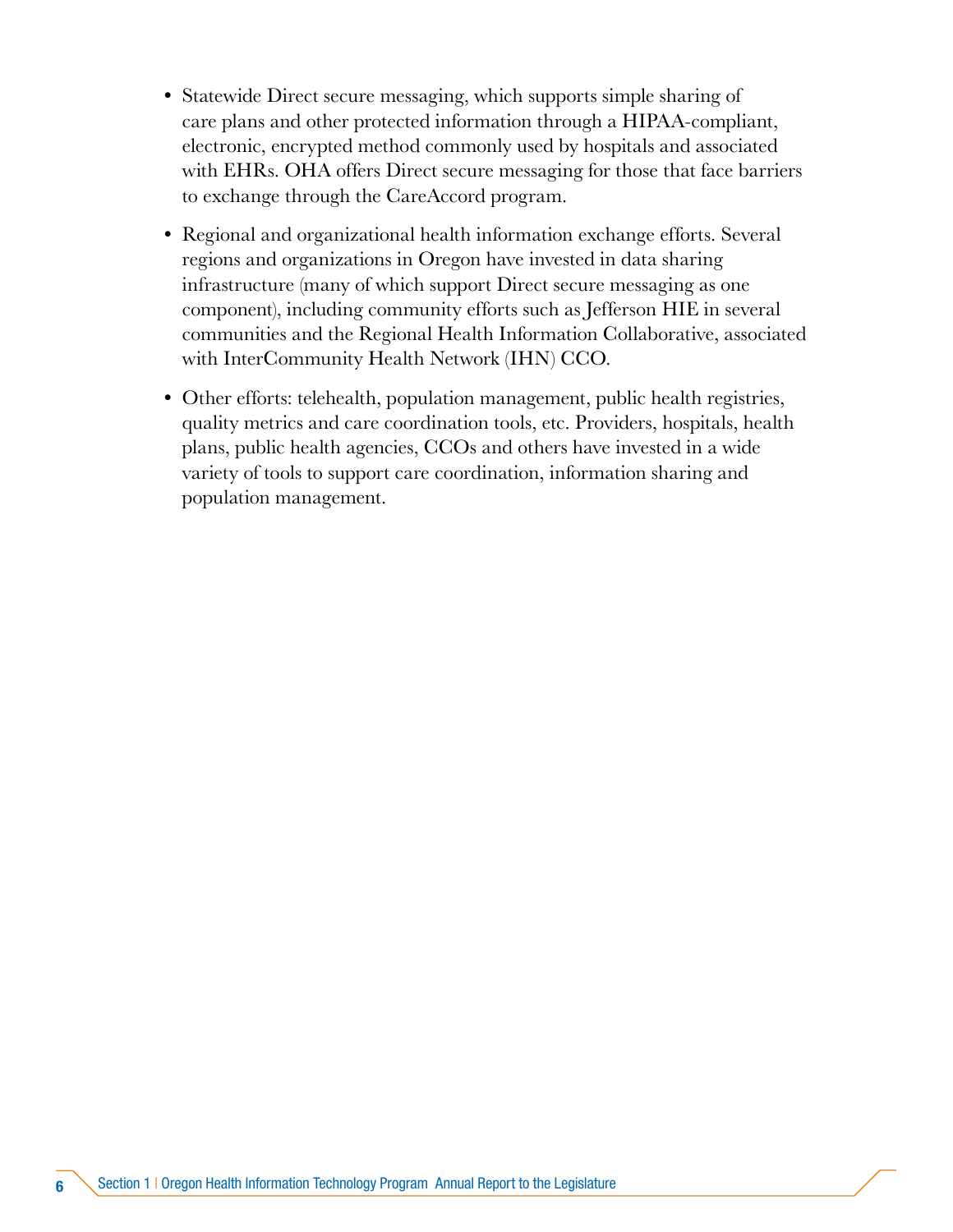## <span id="page-6-0"></span>Section 2: Office of Health Information Technology



The Oregon Health Authority's (OHA) Office of Health Information Technology (OHIT) was established in 2011. It is a resource for both state and other public and private users of health information. OHIT develops and supports effective health information technology policies, programs and partnerships that support improved health for all Oregonians.

## Legislation and HIT policy

In 2015, Oregon passed legislation to align HIT efforts with health system transformation goals, formalize and support OHA's health IT efforts, and improve OHA's ability to advance the necessary health IT to support CCOs and the spread of the coordinated care model. Oregon originally addressed health IT in HB 2009 (2009) with the establishment of the Health IT Oversight Council (HITOC), setting forth a strategic, policy and coordination role for OHA. HB 2294 updates the health IT statute to account for changes since 2009. HB 2294 has three major components:

- Establishing the Oregon HIT Program within OHA, allowing the agency to offer services beyond Medicaid to the private sector. Service participation will be voluntary and OHA may charge user fees for such services to cover costs and ensure sustainability. OHA is required to report at least annually to the Legislature on the status of the Oregon HIT Program; this is the first annual report.
- Providing OHA greater flexibility in working with stakeholders and partners. It allows OHA to enter into partnerships or collaboratives when other entities in Oregon are establishing statewide HIT infrastructure tools.
- Moving HITOC under the Oregon Health Policy Board to ensure statewide HIT efforts align and support health system transformation.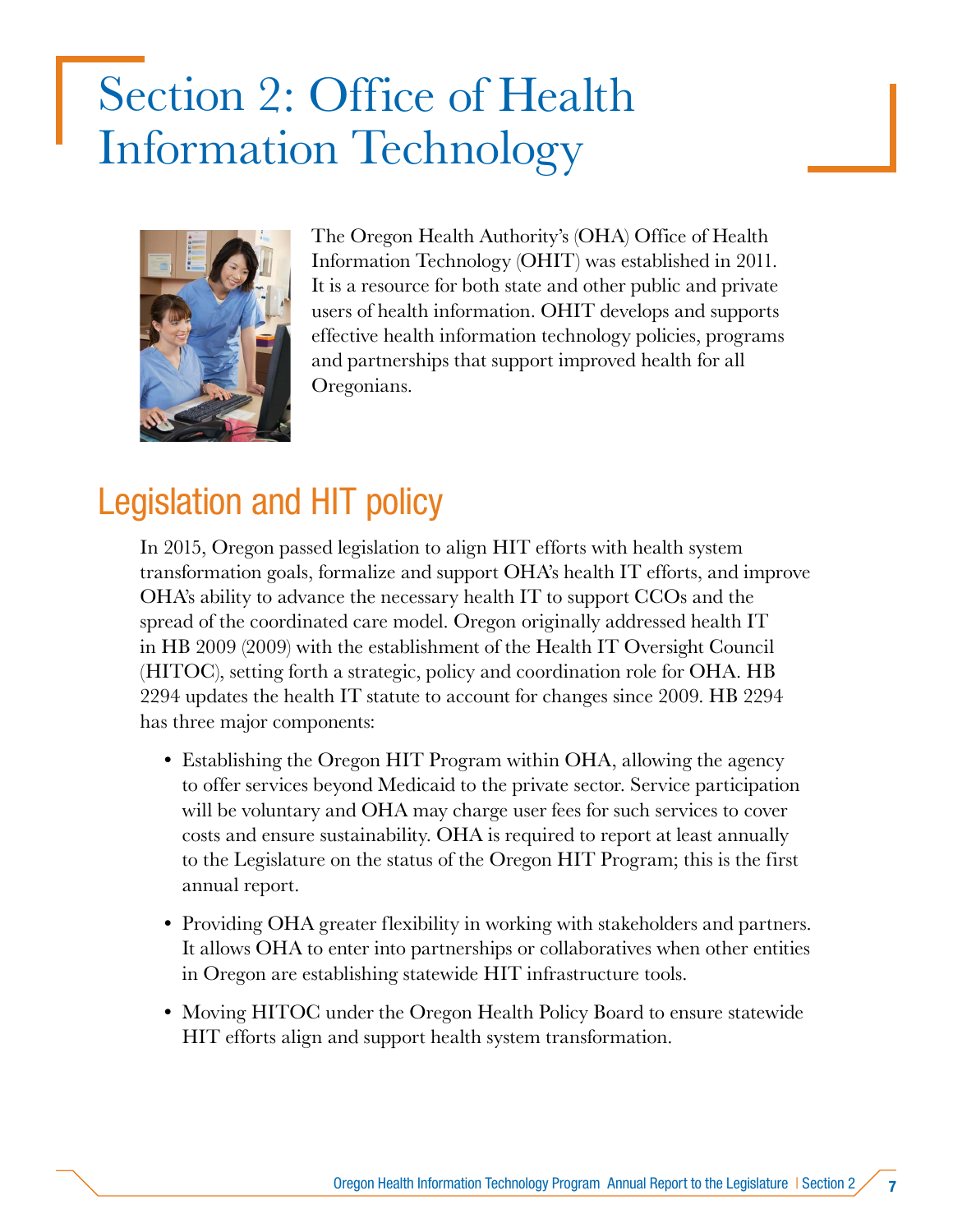## HIT Oversight Council (HITOC): Priority efforts for 2016–2017

HITOC advises the Oregon Health Policy Board on policy, strategic planning, progress and barriers related to HIT across Oregon. Given HIT's many opportunities and challenges, HITOC has identified several priorities for 2016–2017:

- Updating Oregon's HIT strategic plan and establishing tracking metrics for HIT in Oregon;
- Improving "real-world" interoperability, increasing behavioral health information sharing, and ensuring the right HIT for alternative payment models;
- Leveraging new federal funding to support Medicaid behavioral health, long-term care and other social services providers to connect to HIT/HIE.

## Behavioral health information sharing policy



Understanding the legal framework for sharing behavioral health information becomes important as states and providers integrate physical and behavioral health care. Federal and state health information privacy laws create a complex network of requirements governing the use and disclosure of health information. In 2015–2016, OHA provided resources (see Section 4., Resources) to help providers and other entities fully understand confidentiality issues and overcome perceived obstacles.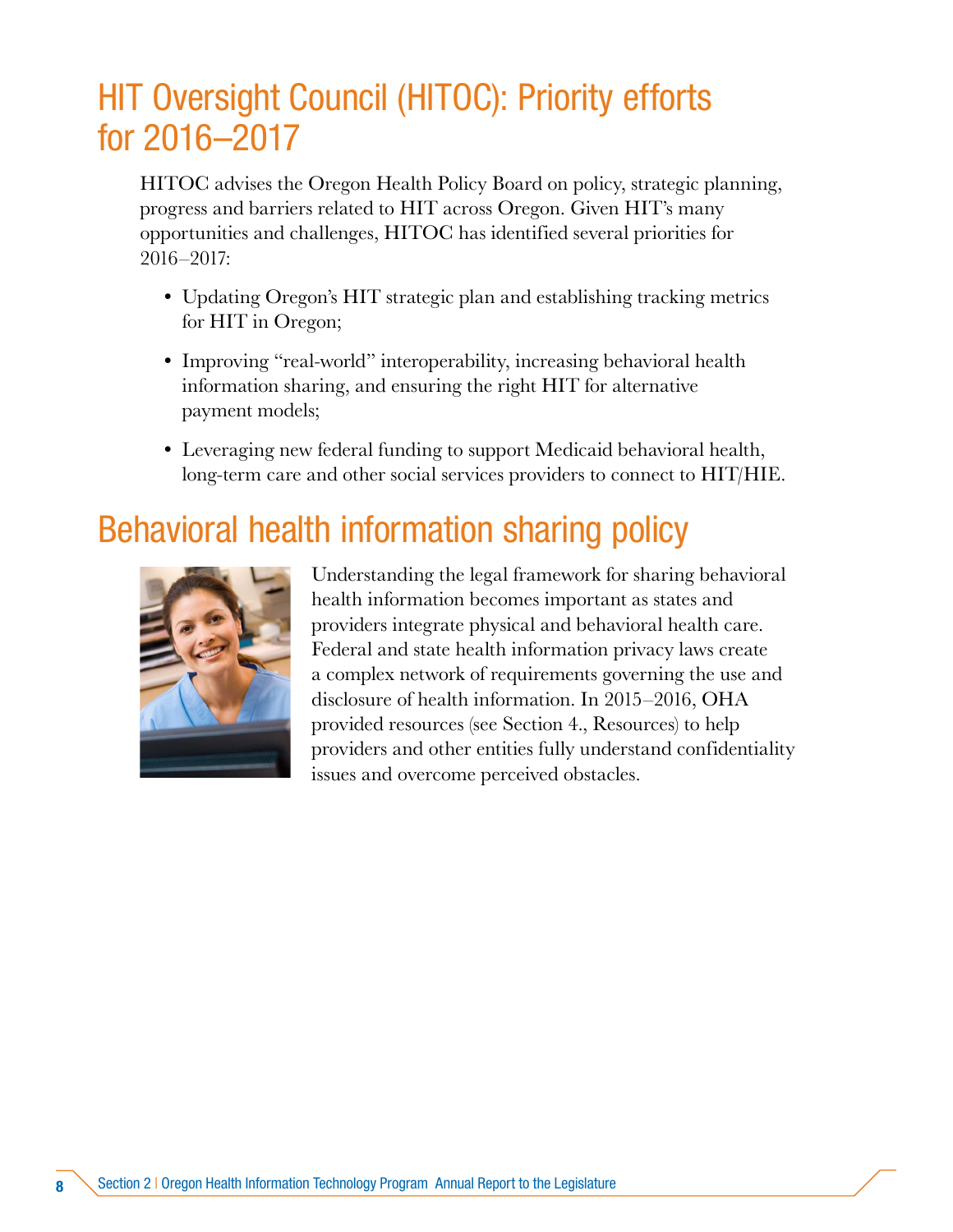## Section 3 : The Oregon HIT Program

Formally established by HB 2294, the Oregon Health Information Technology Program will:

- Connect and support community and organizational HIT efforts where they exist;
- Fill gaps where these efforts do not exist; and
- Ensure all providers on a care team have a means to participate in basic sharing of information needed to coordinate care.

## Partnerships and collaboratives

## Emergency Department Information Exchange (EDIE) and PreManage

The Emergency Department Information Exchange (EDIE) was spearheaded by the Oregon Health Leadership Council in partnership with OHA and in collaboration with the Oregon Association of Hospitals and Health Systems, the Oregon College of Emergency Physicians and other stakeholders. EDIE provides hospitals in Oregon with real-time notifications about their patients who are frequent users of emergency department (ED) services. EDIE notifications provide critical information such as date and location of recent patient hospital visits, key care recommendations, known care providers, and patient follow-up care needs. By fall 2015, all of Oregon's eligible hospitals had made their ED and inpatient data available in EDIE, adding Oregon's data to the ED event data from Washington state hospitals.

Increased adoption of PreManage has been the biggest success in HIT for Oregon stakeholders in 2015. Whereas EDIE provides **66** When care<br>guidelines and<br>shared patients guidelines are shared patients feel that 'wherever I go, everyone is going to help me in the same way.' And they will say 'you all are talking to are talking to<br>each other.' **35** 

> –Kate Dowd Esser, Northwest Primary Care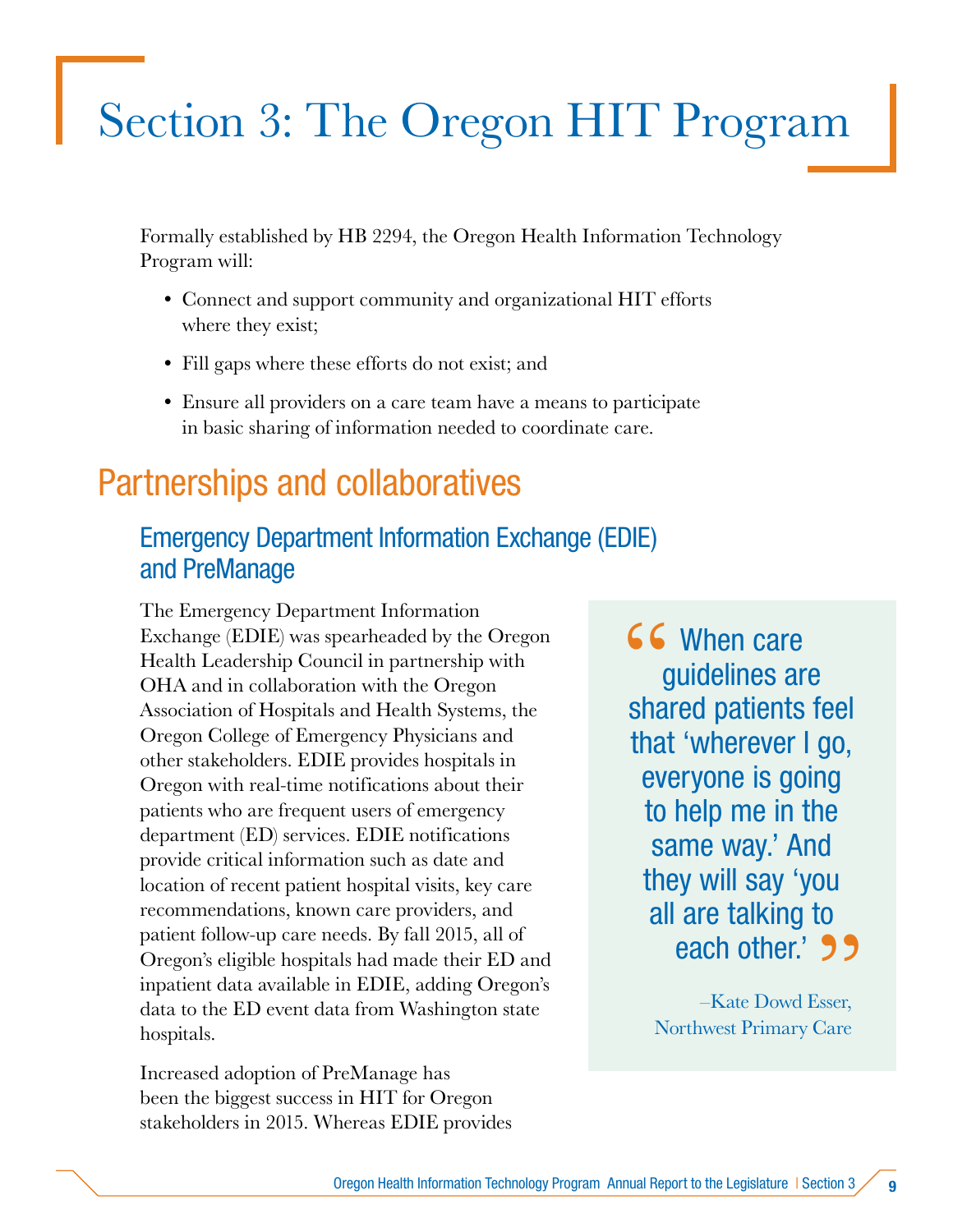alerts to professionals within the hospital system, PreManage pushes this information to health care organizations outside the hospital system in real-time when their patient or member has a hospital event. Those organizations include CCOs, providers, clinics and health plans. Eight of the 16 CCOs have subscribed to PreManage and are extending their license to their key clinical practices. Approximately 150 clinic sites in Oregon are live. Subscribers can add key care coordination information into PreManage, viewable by ED providers and other PreManage users. Together, EDIE and PreManage help improve care coordination, which can result in fewer hospital visits and duplicative services.

**661** don't remember<br>how I used to how I used to do my job without EDIE and **Prescription** Drug Monitoring Program. It's taken the guesswork out guesswork out<br>of what I do. 22

> –Stefanie Avery, Adventist Health

According to stakeholders, EDIE and PreManage:

- Provide support for emergency department doctors working with patients seeking opioids;
- Assist CCO care coordinators to reach homeless members with real-time information when members are in the ED, allowing them to intervene in person;
- Contribute to reductions in hospital readmissions by supporting care coordination between primary care clinics and hospitals;
- Connect behavioral health teams including Assertive Community Treatment (ACT) teams — to physical health hospitalization information;
- Support emerging efforts for community-level comprehensive care planning for high-risk patients.

In 2016, OHA will leverage state and federal funding to procure a statewide Medicaid PreManage subscription. The goal is to make the service available to all CCOs, long-term care local office staff, ACT teams and care coordination contractors for the Medicaid fee-for-service population.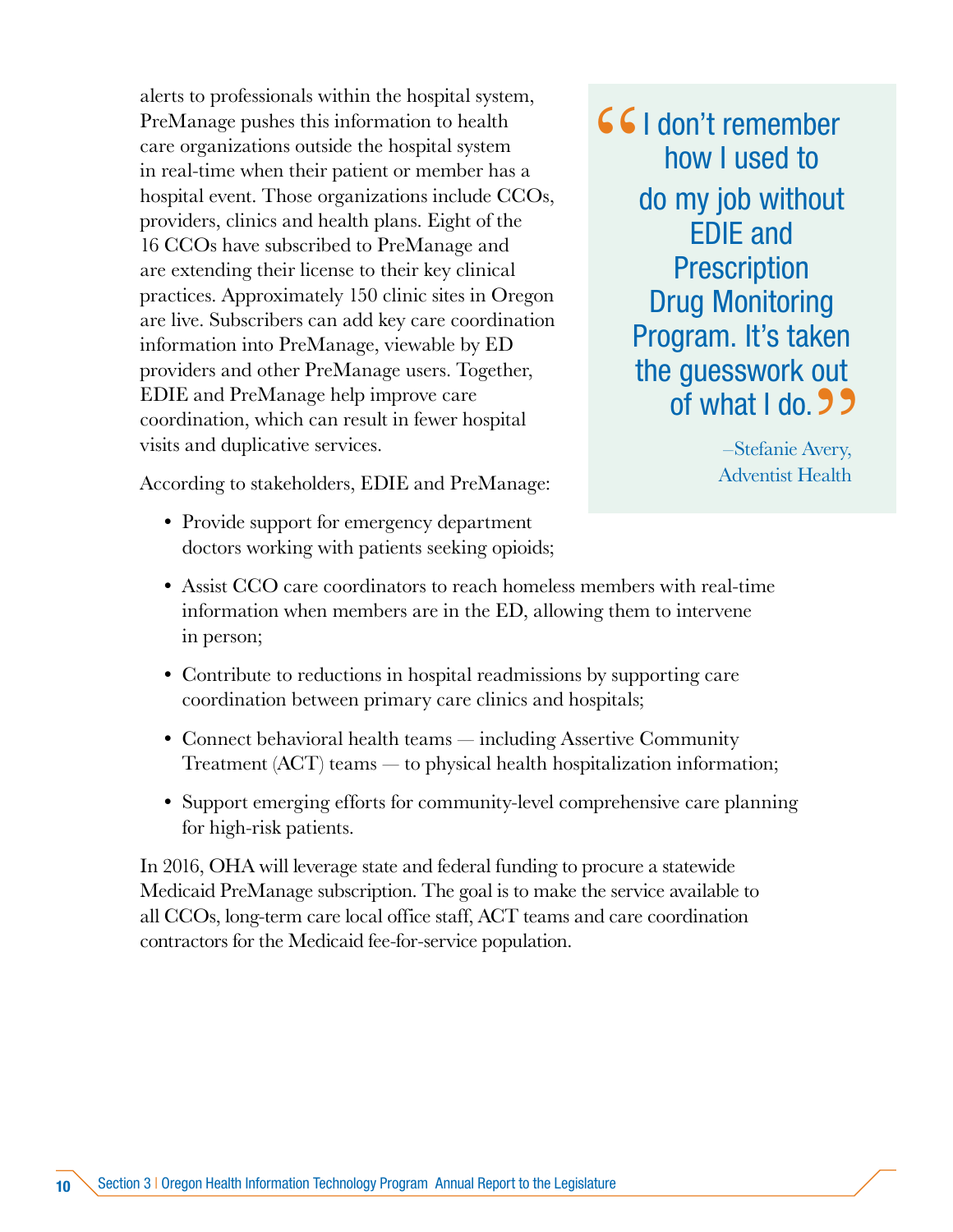#### Adoption of hospital notifications by CCOs, hospitals and ACT teams



#### CCOs subscribed to PreManage

- Columbia Pacific CCO
	- Eastern Oregon Coordinated Care Organization (in process of PreManage adoption)
- FamilyCare Health and Health Share of Oregon
- Jackson Care Connect
- PacificSource Community Solutions Central Oregon
- PacificSource Community Solutions Columbia Gorge
- Trillium Community Health plan (in process of PreManage adoption)
- Western Oregon Advanced Health (in process of PreManage adoption)
- Willamette Valley Community Health
	- Yamhill County Care Organization

*CCO geographic coverage is adjusted to county level but does not depict exact service areas by ZIP code.*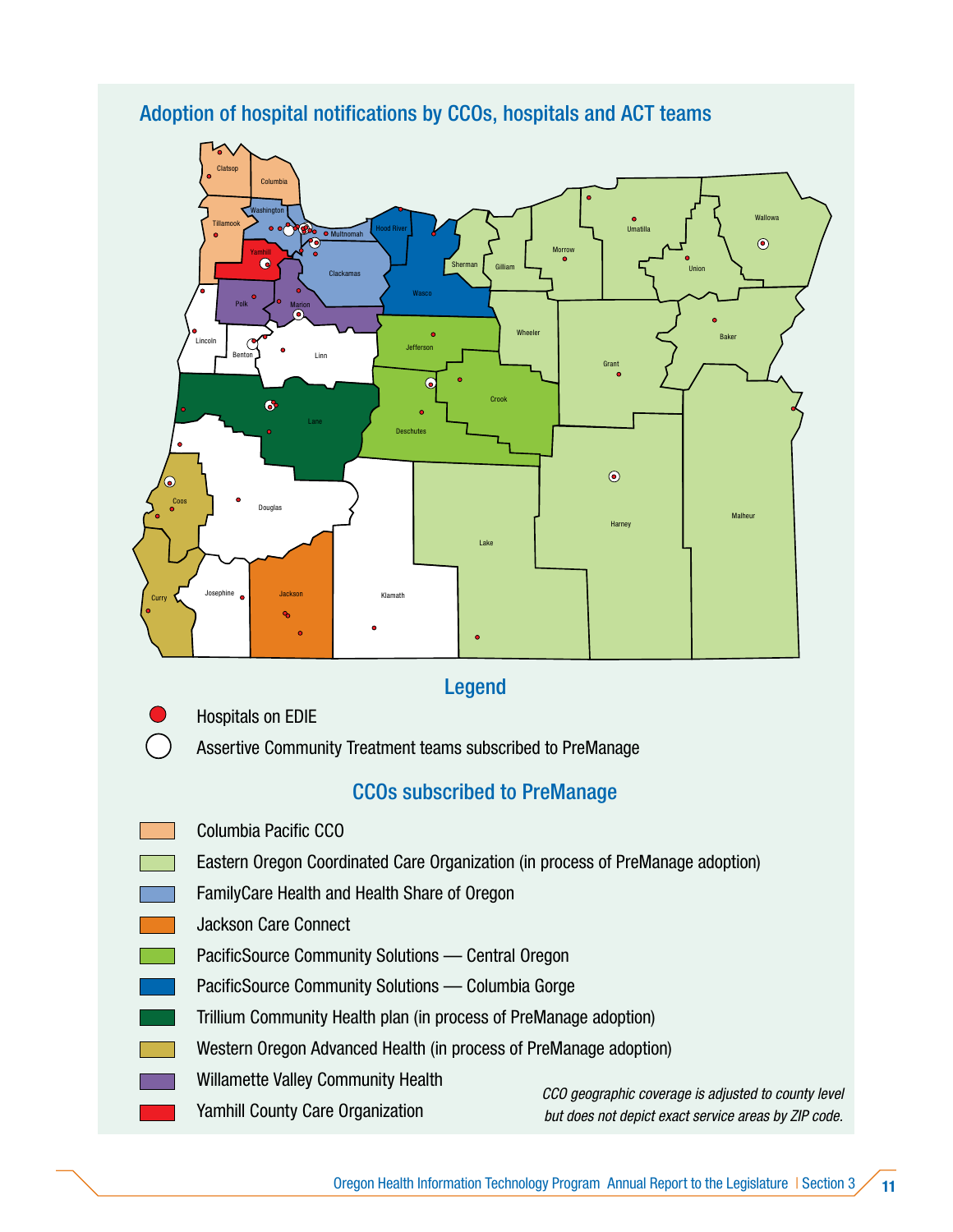## OHA-provided services

## Federal EHR Incentive Program

Through the Centers for Medicare & Medicaid Services (CMS) EHR Incentive Programs, eligible Oregon professionals and hospitals can receive federal incentive payments to adopt, implement or upgrade and meaningfully use certified EHR technology. The program provides incentive payments for up to six years for each eligible professional and up to four years for each hospital.

## EHR incentive payments to Oregon

Since the inception of the CMS Medicaid and Medicare EHR incentive programs in 2011,

- More than \$419 million in federal incentive payments have been made to more than 7,400 Oregon eligible professionals and 60 hospitals including:
	- » Approximately \$284 million under the Medicare EHR Incentive Program;
	- » \$135 million under the Medicaid EHR Incentive Program.

2016 is the last year eligible providers can begin participation in the program.

The Medicaid EHR Incentive Program ends in 2021, while the Medicare EHR Incentive Program will end in

#### Cumulative number of Oregon eligible professionals receiving at least one payment under the EHR Incentive Programs



Cumulative number of Oregon hospitals receiving payments under Medicaid, Medicare or both programs



2018. It will be replaced by the Merit-based Incentive Payment System for most providers, which will include similar requirements to Stage 3 meaningful use.

*Data as of March 31, 2016*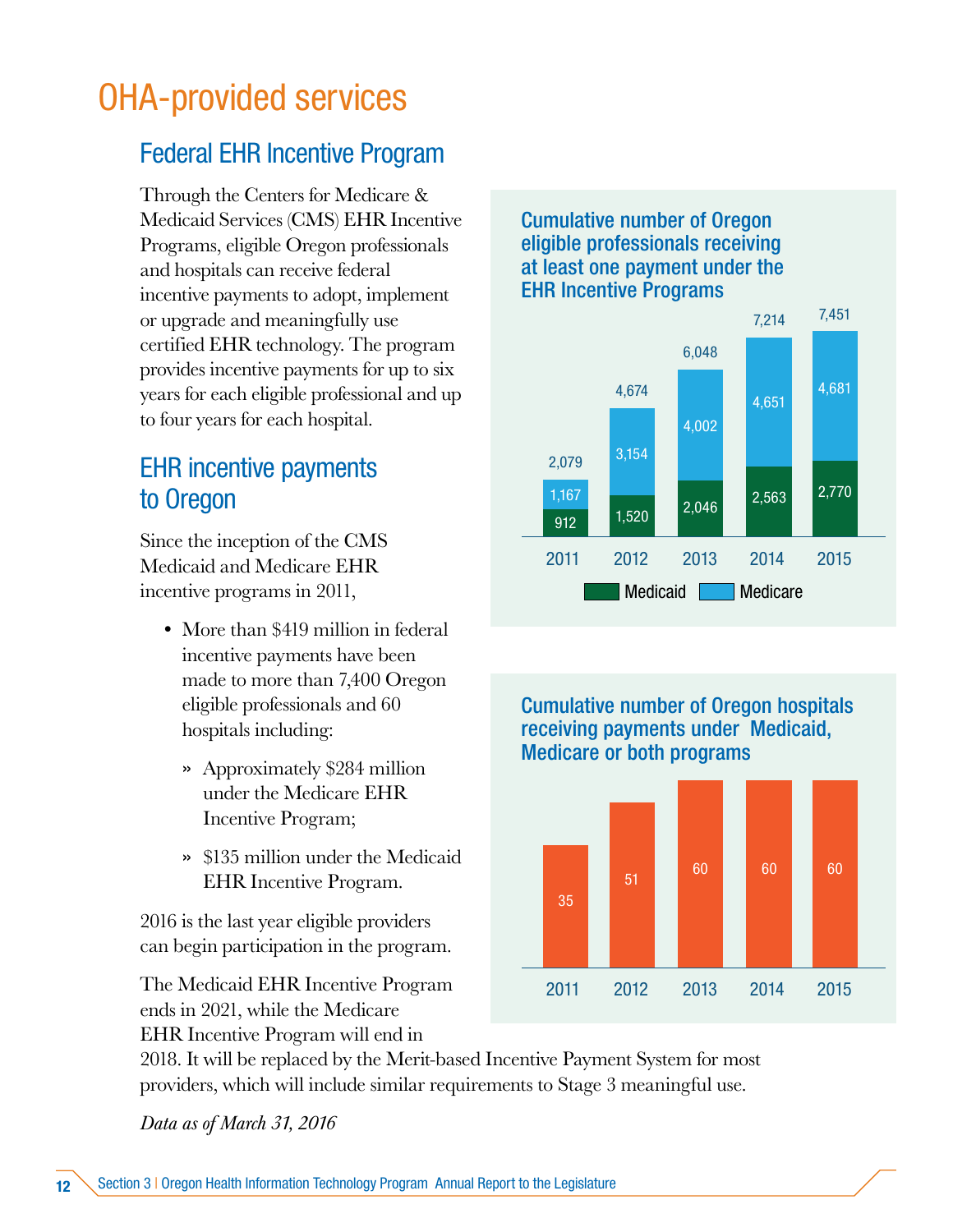## CareAccord: Statewide Direct secure messaging



OHA supports health information exchange across all health care providers and promotes statewide Direct secure messaging by offering no-cost access to Direct secure messaging through its CareAccord program. CareAccord allows organizations that do not have EHRs or that are facing barriers to electronic health information sharing the ability to securely exchange health information with different care teams across care settings. CareAccord Direct secure messaging can also help providers meet federal meaningful use requirements. CareAccord users can connect to the several thousand Oregon providers and hospitals using Direct secure messaging, as well as members of Jefferson Health Information Exchange, CCOs and other health care coordinators.

CareAccord has been operational since May 2012. It is part of the national DirectTrust and Oregon was the first state to become accredited as a health information service provider (HISP) through the Electronic Healthcare Network Accreditation Commission. CareAccord serves more than 1,300 providers and other health care-related users in Oregon through its web portal services. It now serves many Oregon safety-net clinics through integration with OCHIN's EHR.

### Flat File Directory for Direct secure messaging addresses

Administered by CareAccord, the Flat File Directory is Oregon's address book of participating organizations' Direct secure messaging addresses. The Flat File Directory allows participants throughout Oregon to find or "discover" Direct addresses outside their own organizations so they can exchange patient health care information across settings. The discovery of Direct addresses assists providers and hospitals with meeting meaningful use requirements.

As of April 2016, the Flat File Directory includes 13 participant organizations using eight different, interoperable HISPs for Direct secure messaging. This represents more than 316 Oregon health care organizations (primary care, hospital, behavioral health, dentistry, etc.) totaling more than 6,250 Direct addresses. In summer 2016, Washington Direct secure messaging addresses will be added.

### Technical assistance to Medicaid practices for meaningful use of EHRs

OHA is providing Medicaid providers contracted technical assistance to support the adoption of EHRs and meaningful use of their EHRs. The Oregon Medicaid Meaningful Use Technical Assistance Program (OMMUTAP) is supported with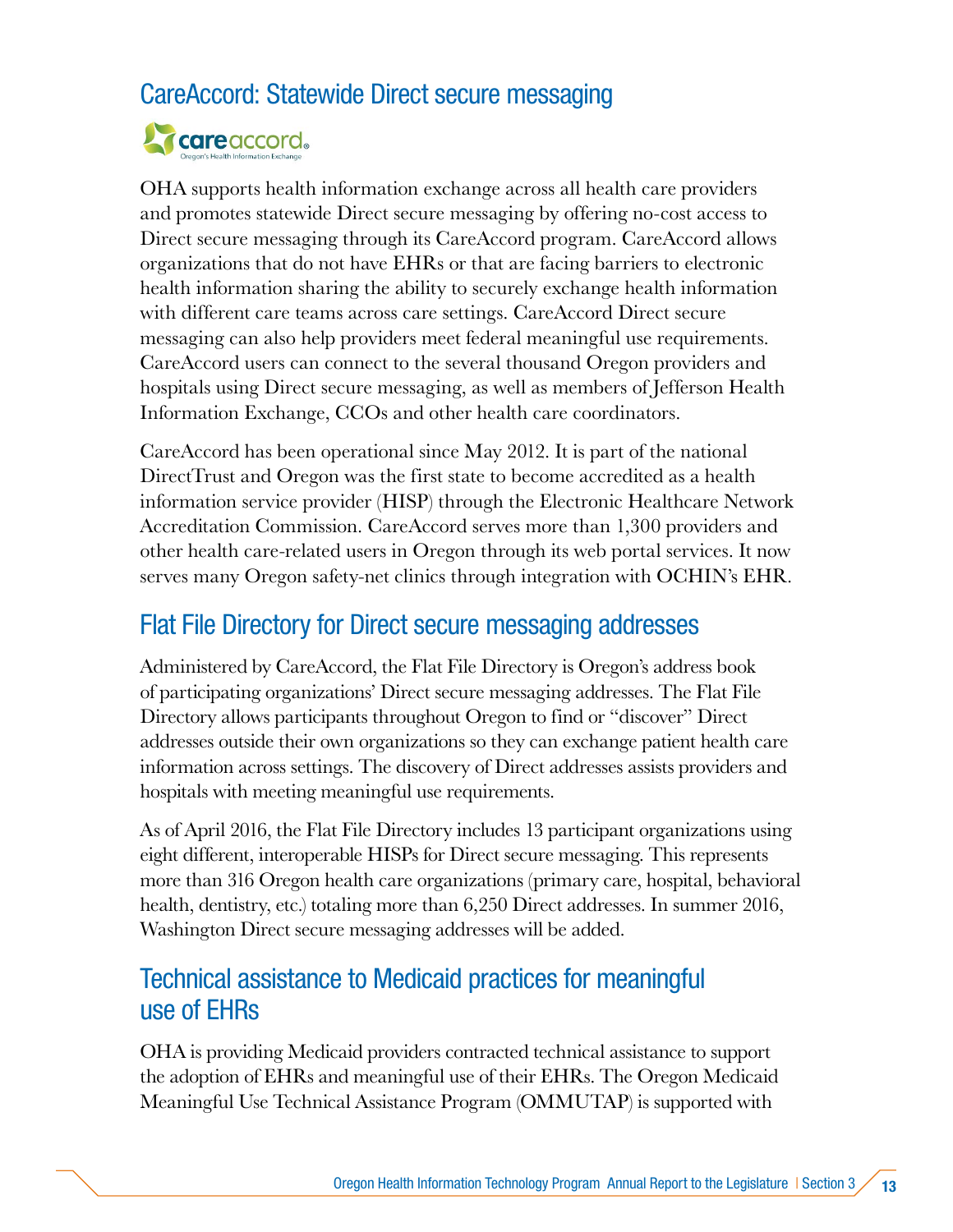Medicaid funding (90 percent federal matching funds). Technical assistance will help providers effectively use their EHR technology and realize the benefits of their investments. It will also help support CCO efforts related to care coordination, quality improvement and metrics, and data reporting required for the CCO quality incentive program. OHA has contracted with OCHIN to provide these technical assistance services. The technical assistance program will run through May 2018 and aims to serve more than 1,200 Medicaid providers.

## Leveraging transformation funds to support CCOs

#### CCO Health IT Advisory Group (HITAG)

HITAG members represent CCOs' HIT interests and advise OHA on the use of transformation funds to support the implementation of key HIT services and initiatives:

- Identify major requirements for technology, such as scope, priorities, timelines and milestones.
- Represent CCO interests and participate in reporting back to CCOs.

In 2013, Oregon's 16 CCOs unanimously agreed that OHA should use \$3 million of state transformation funds to secure federal matching dollars to invest in statewide health information technology services. OHA received CMS approval for matching funds (most efforts have a 90 percent federal match, although EDIE and PreManage are matched at 50 percent and 75 percent respectively). These federal and state transformation funds support five HIT efforts including:

- Three in operation: statewide hospital notifications (EDIE/PreManage), statewide Direct secure messaging, and technical assistance for Medicaid practices for meaningful use of EHRs; and
- Two in development: the Clinical Quality Metrics Registry and Provider Directory.

## Health IT initiatives in development

OHA's Office of HIT has three new HIT services in development in 2016. The services support efficient and effective care coordination, analytics, population management and health care operations including:

• A common credentialing program and database to centralize the process of obtaining and verifying Oregon health care practitioner credentialing information;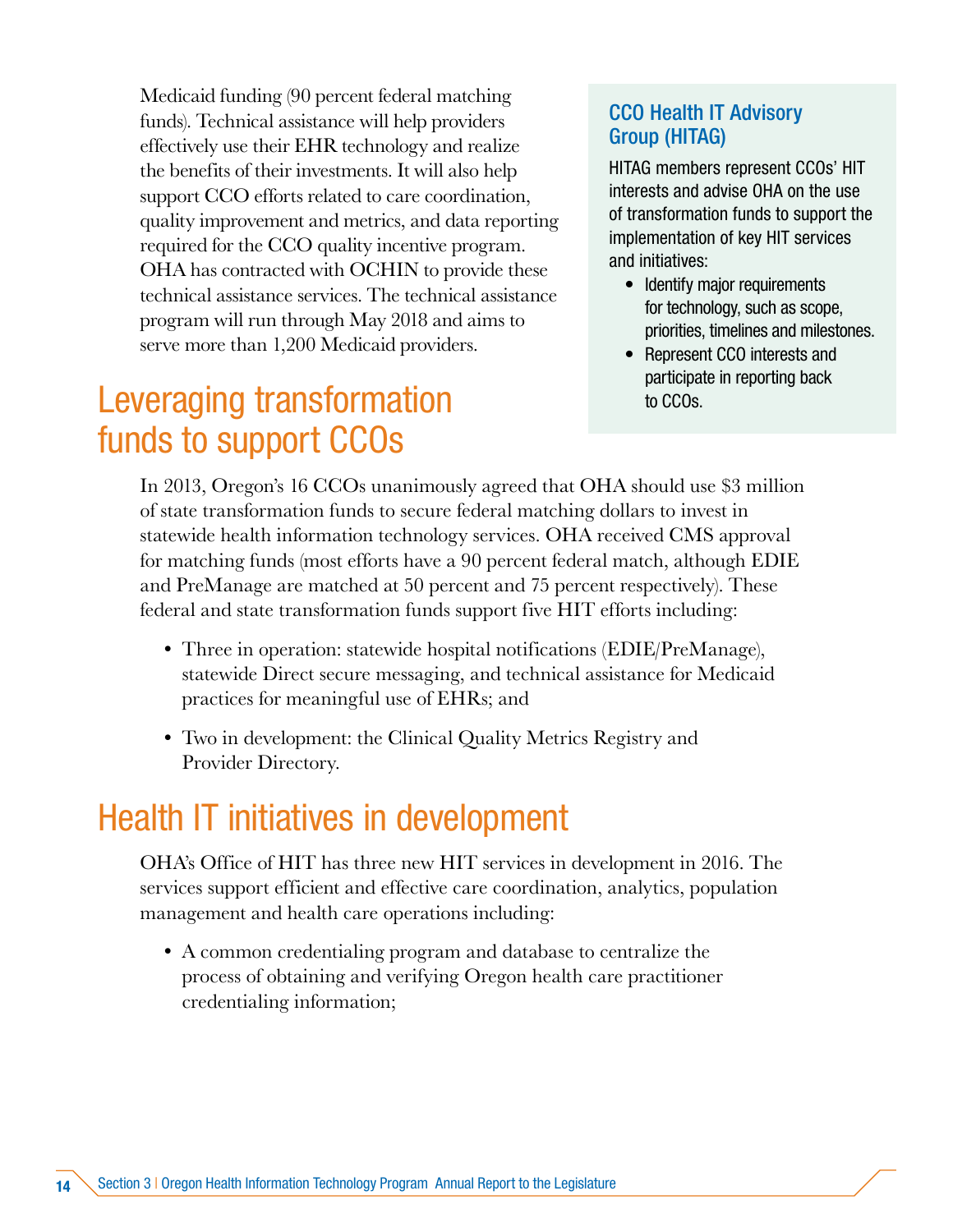- A statewide Provider Directory, critical to supporting health information exchange, analytics and population management, accountability efforts and operational efficiencies;
- A Clinical Quality Metrics Registry to capture clinical quality metrics from electronic health records, with an initial focus on required CCO EHR-based quality metric reporting and Medicaid EHR Incentive Program reporting in 2018.

OHA is using a contracted systems integrator, Harris Corporation, to ensure effective implementation and integration between the three programs. The three projects have a robust project and portfolio governance structure, including an HIT Portfolio Executive Steering Committee made up of OHA and DHS leadership and ex-officio stakeholder representatives from the HITOC and HITAG. These projects are subject to rigorous oversight by DAS Office of the State CIO, the Legislative Fiscal Office, a third-party quality assurance vendor, as well as CMS oversight for the Provider Directory and the Clinical Quality Metrics Registry.

### Oregon Common Credentialing Program

Mandated by Senate Bill 604 (2013), OHA is in the process of implementing the Oregon Common Credentialing Program for credentialing organizations (e.g., hospitals, health plans, CCOs, independent physician organizations) and practitioners. The program will provide a common credentialing solution that will streamline the process to apply for and maintain credentialing information for Oregon practitioners. Today, practitioners must repeatedly complete credentialing applications and provide supporting documentation for each credentialing organization.

The common credentialing tool will provide credentialing organizations access to information necessary to credential and re-credential practitioners. It will not only

#### Common credentialing benefits

- Simplify the credentialing process for providers, CCOs, health plans and hospitals.
- Provide up-to-date, accurate practitioner information.
- Improve system efficiencies.
- Reduce costs and redundancies.

Common credentialing will help improve system efficiencies, reduce redundancies and facilitate administrative simplification that is essential to reducing overall health system costs for Oregon.

capture and store credentialing information and documents; it will include a verification process for select credentialing information according to state and national requirements.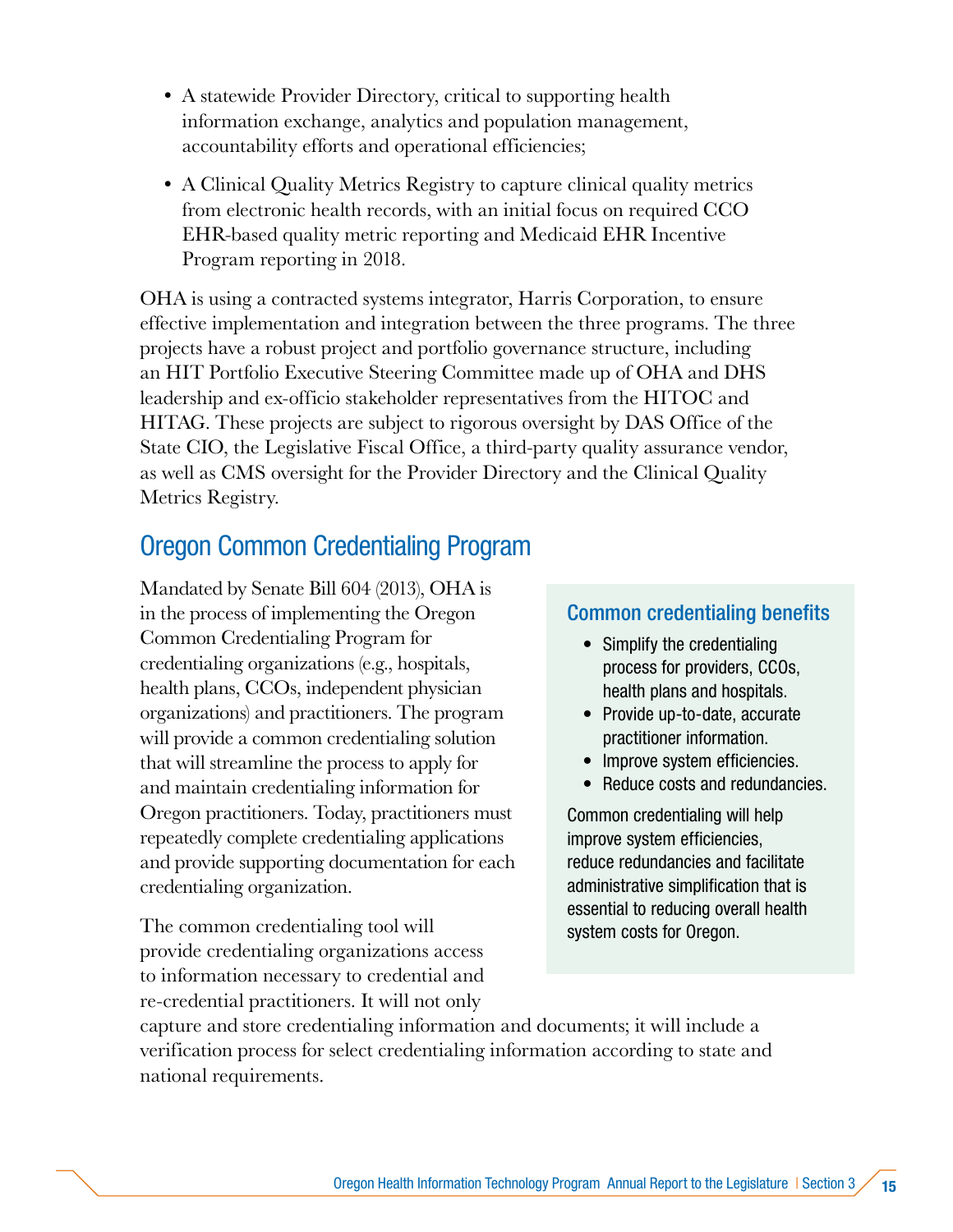Participation in the program will be mandatory for an estimated 55,000 credentialed health care practitioners and 280 credentialing organizations.

Over the past year, OHA has worked with the Common Credentialing Advisory Group and other subject matter experts to finalize program requirements, build a preferred fee structure and prepare for procurement. As of June 2016, Harris Corporation is reviewing responses to a request for proposal (RFP) and expects to recommend a credentialing software vendor product to OHA in August 2016.

## State-level Provider Directory

Today, Oregon does not have an authoritative statewide directory of health care providers. Instead, organizations use a multitude of isolated provider directories, spread across state and non-state systems. Those directories are often limited in scope and data accuracy, and are costly and burdensome to maintain. They also may or may not meet current and emerging national provider directory

#### Provider Directory benefits

- Supports care coordination;
- Increases efficiencies and reduces duplication;
- Improves security and privacy;
- Enhances reporting capabilities.

integration standards. OHA is developing a state-level Provider Directory to fill this gap. The directory will contain Direct secure messaging addresses and other provider information necessary to facilitate care coordination and health information exchange. It will also provide a single source of authoritative provider information — such as contact information, clinic affiliations and licensing data — that can support the operations and analytics needs of health care organizations. OHA seeks to leverage data in current provider databases and add critical new information and functions. A stakeholder advisory group is working to help inform the development process, scope and requirements.

OHA has significant federal funding approved at the 90 percent federal match rate for this effort. The business requirements, fee structure and policy and program considerations for the Provider Directory project have been informed by two governance groups – the Internal Advisory Group comprised of internal OHA and DHS staff and the Provider Directory Advisory Group. Harris Corporation anticipates releasing the RFP for the Provider Directory in August 2016.

### Clinical Quality Metrics Registry

OHA is developing a Clinical Quality Metrics Registry with the ability to receive and display clinical quality data for the Medicaid program and inform benchmarks and other quality improvement reporting needs. The registry will be used to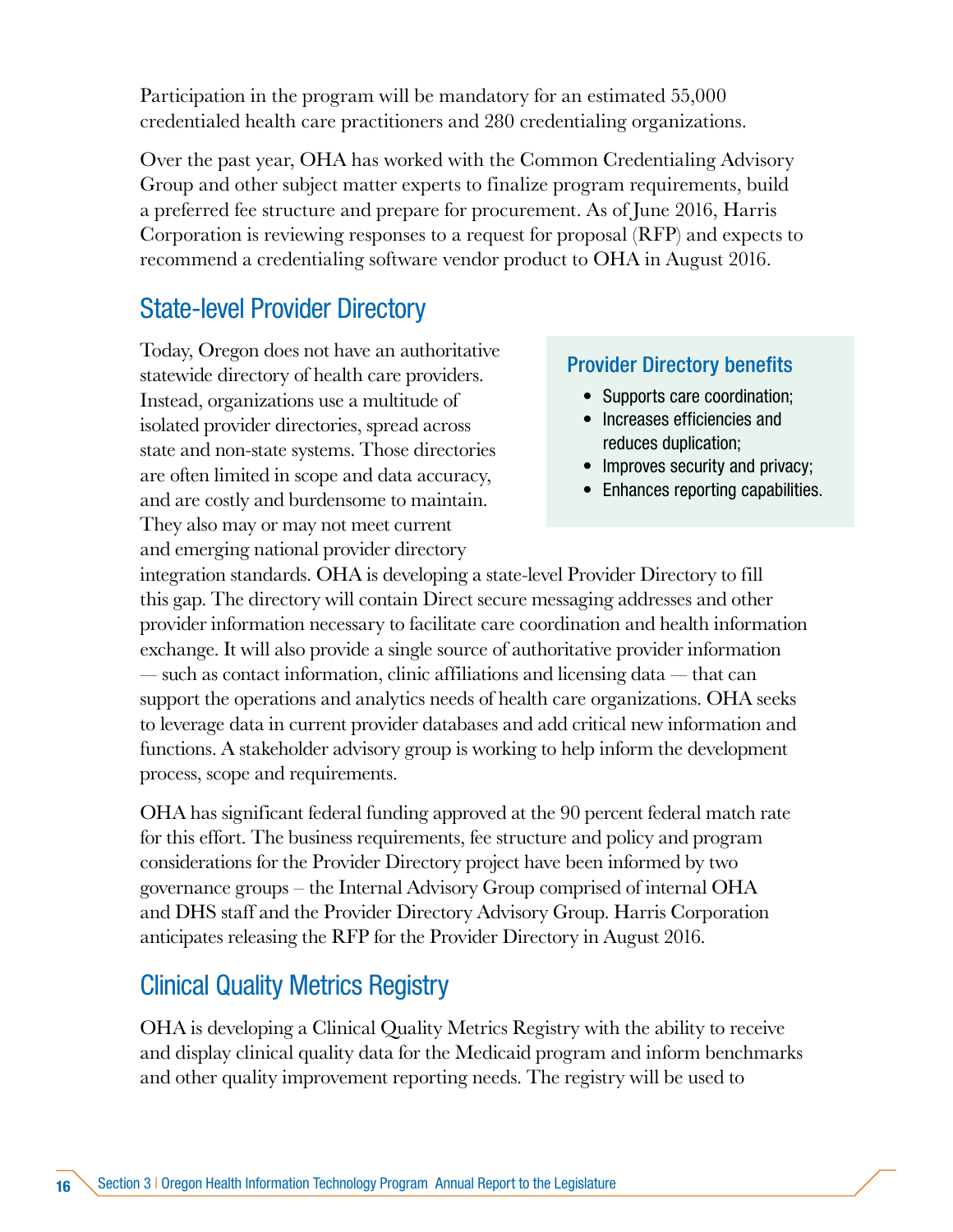calculate eligibility for paying quality incentives to coordinated care organizations and Medicaid EHR incentives to providers. The state will use the registry data and other state data sources to produce information on utilization, cost and performance on clinical quality metrics. Once implemented, the registry will likely have value for non-Medicaid pay-for-performance programs and reduce administrative burden on providers by collecting meaningful use clinical quality measures for multiple programs. OHA has significant federal funding approved at the 90 percent federal match rate for this effort. Harris Corporation anticipates releasing the RFP for the Clinical Quality Metrics Registry in September 2016.

#### Clinical Quality Metrics Registry benefits

- Improves data transparency and availability;
- Decreases administrative burden of data collection and reporting;
- Enables a "report once" strategy to streamline reporting requirements among multiple quality programs;
- Supports providers in meeting federal requirements for meaningful use incentive payments.

## OHA's HIT initiatives



## Integrating behavioral health information and supporting regional HIE

In 2015, OHA and sub-recipient Jefferson Health Information Exchange (Jefferson HIE) were awarded a two-year, \$1.6 million cooperative agreement from the Office of the National Coordinator for Health Information Technology (ONC) aimed at advancing the adoption and expansion of health information technology infrastructure and interoperability.

Through the project, Jefferson HIE aims to address barriers to information sharing and care coordination across settings, particularly for behavioral health data. Jefferson HIE is focusing on consent management, which is a major obstacle to electronic health information exchange across providers and care settings that impedes whole-person care. The goal is to enable coordination between primary care, behavioral health and emergency providers by developing a common consent model that will be supported within the Jefferson HIE technology. This model, which has the potential to transform the delivery of care for those most in need of support, will be shared with entities across Oregon.

With support from this grant, participating providers will soon be able to use Jefferson HIE for:

• Providing better care with the inclusion of authorized behavioral health data;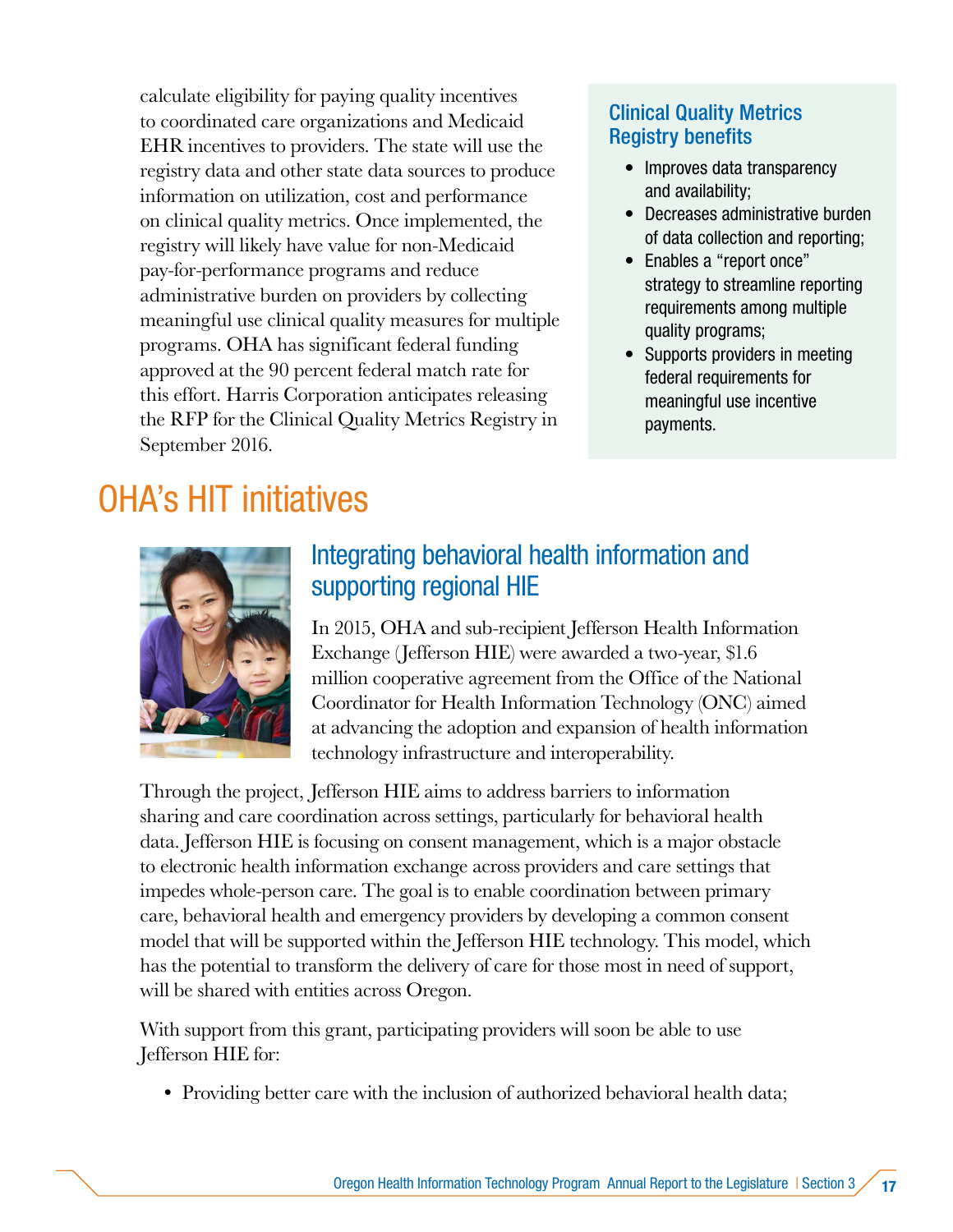- Exchanging data with the Veterans Administration and Social Security Administration;
- Connecting with the Prescription Drug Monitoring Program;
- Receiving real-time emergency department notifications;
- Receiving technical assistance for workflow redesign.

#### Telehealth initiatives

Telehealth is growing in use and has potential to improve access to care in hardto-reach communities, as well as for specialty care services. Oregon's State Innovation Model (SIM) funding (from the Centers for Medicare & Medicaid Innovation) has been instrumental in moving telehealth forward in Oregon. Through SIM funds, OHIT has supported several projects that explore telehealth use and funded development of telehealth resources for Oregon's health care community including:

- Pilot programs: OHA, in partnership with the Oregon Office of Rural Health, awarded five telehealth pilot projects aimed at addressing unique population and system challenges in delivering services. The pilot projects cover teledentistry, telepsychiatry, community paramedics, telepharmacy and distance cognitive testing for dementia patients. The projects have actively recruited clients and participants and will be sharing their work and lessons learned in fall 2016.
- Gaps and needs assessment: The Telehealth Alliance of Oregon (TAO) completed a Gaps and Opportunities Assessment of telehealth services in Oregon. The report is available on the TAO website (see Section 4., Resources) and was shared with stakeholders interested in the status of telehealth services in Oregon. A follow-on series of focus groups will be conducted in summer 2016 to evaluate what progress has been made.
- Telehealth: Law/policy review and inventory. TAO completed a Law and Policy Review on telehealth and published it on its website. The review examines telehealth at both national and local levels and includes information on such topics as licensure and credentialing, reimbursement, and privacy and security. The first update for the Law and Policy Review includes a new section on standards and practices. TAO also developed a telehealth services inventory, which includes information on vendors and the types of telehealth services they provide. The information is housed on a searchable web page on TAO's website and is available to the public. The information will be updated quarterly.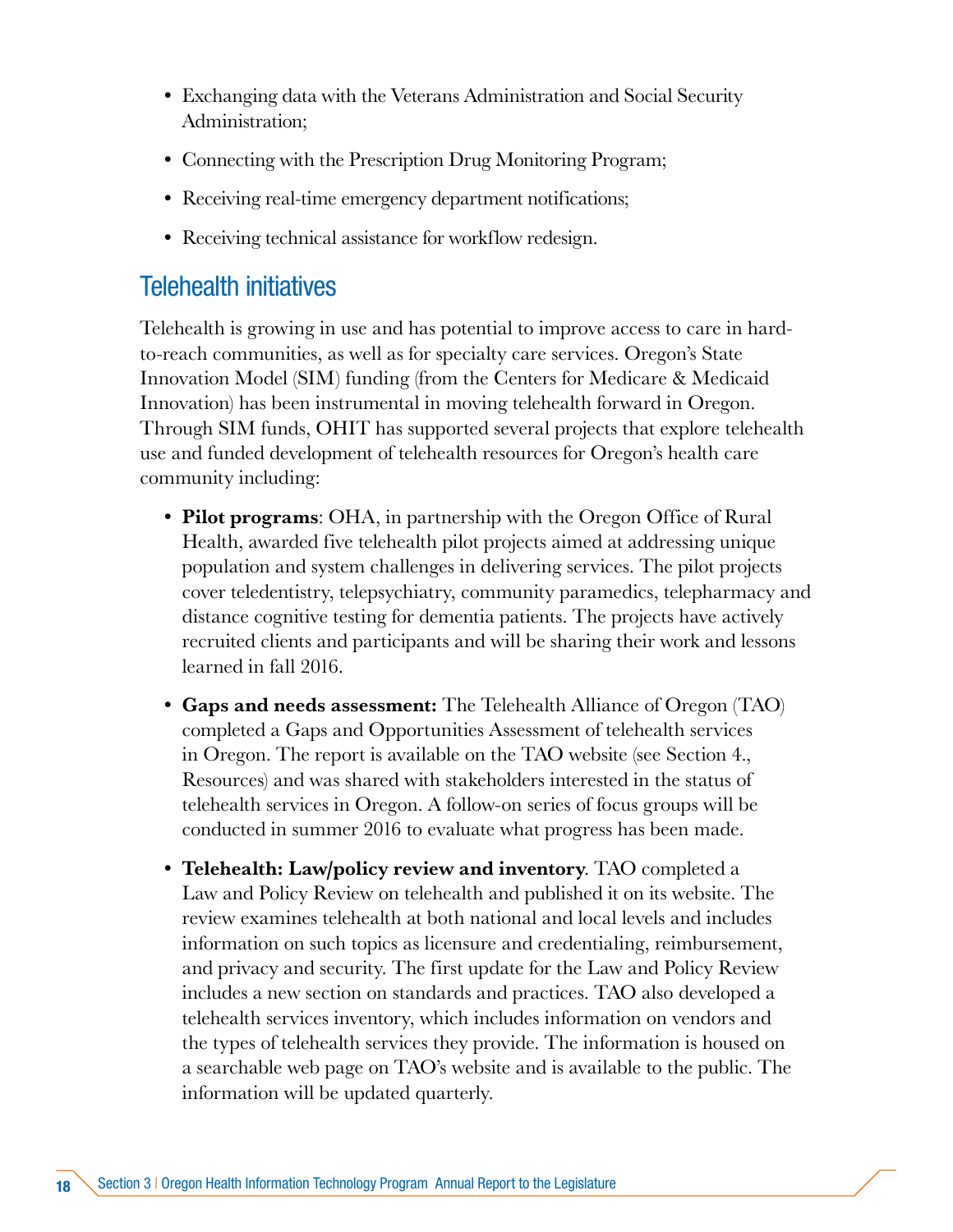## **OpenNotes**

One of Oregon's HIT goals is to ensure that Oregonians have electronic access to their own health information. OpenNotes supports health care organizations working with their EHR vendors to make the full clinician notes available through their EHRs' patient portal. Opening up visit notes to patients can help make care more efficient and improve communications. Having the opportunity to read and discuss notes with a doctor or family member can help patients take better control of their health and health care. OHA has awarded a grant (using SIM funds) to We Can Do Better to advocate for and facilitate the implementation and dissemination of OpenNotes in health care organizations that are based in Oregon. The initial work plan has been approved and advocacy efforts are underway.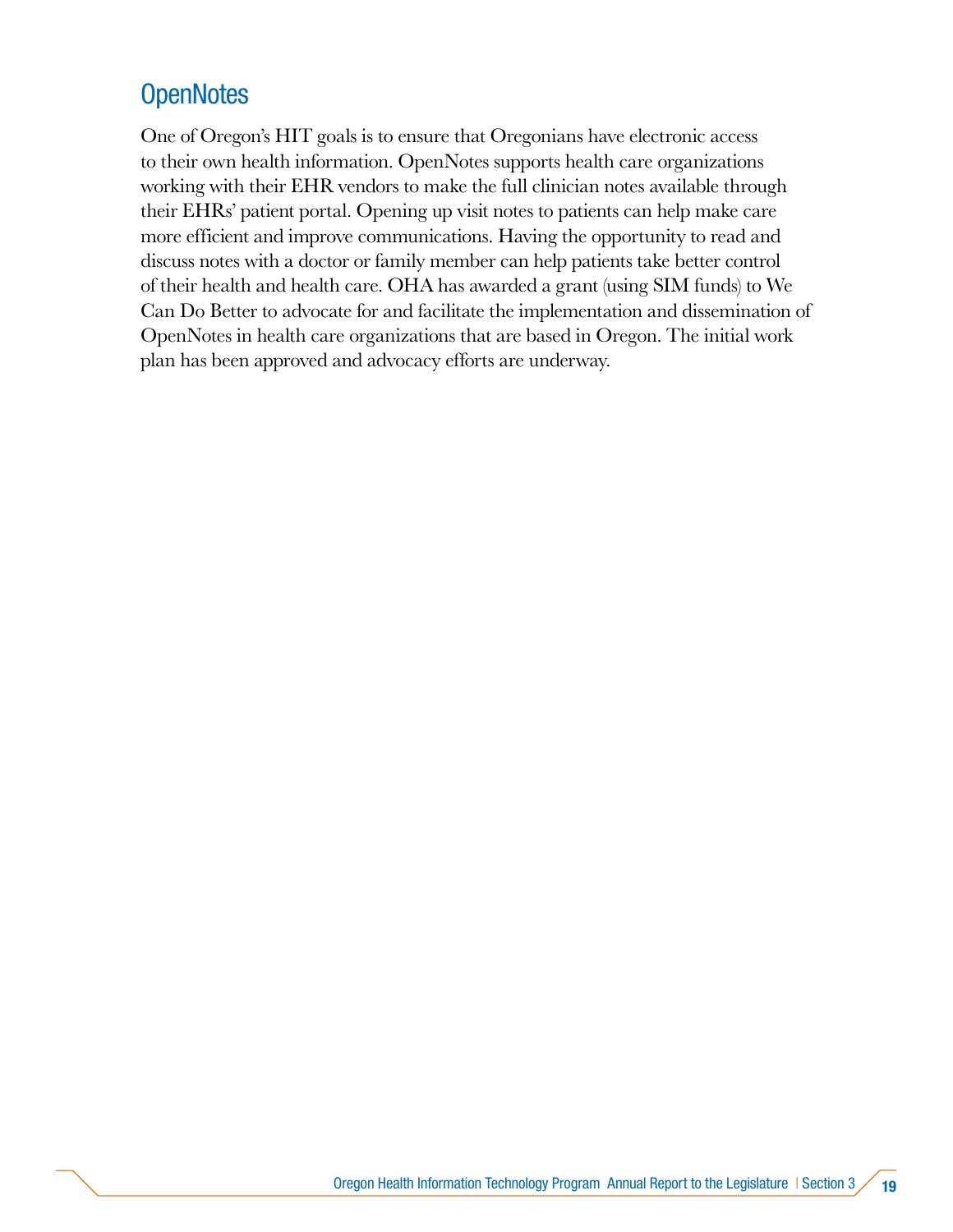## Section 4: Resources

Optimizing the health care system through health information technology is an important part of Oregon's health system transformation efforts. The Oregon Health Authority's Office of Health IT will continue to focus its work on ensuring providers, patients and their families, and systems can access the information they need securely and efficiently to help in the treatment and care management of all Oregonians.

## Oregon HIT websites

- OHA's Office of Health Information Technology: www.healthit.oregon.gov Common credentialing, Provider Directory, hospital notifications, clinical quality metrics, telehealth, advisory groups, public meetings and resources
- HIT Oversight Council (HITOC): www.oregon.gov/oha/ohpr/hitoc/Pages/index.aspx
- CareAccord and Flat File Directory: www.careaccord.org
- Oregon's Medicaid EHR Incentive Program: www.medicaidehrincentives.oregon.gov
- OHA's Behavioral Health Information Sharing Advisory Group: www.oregon.gov/oha/bhp/Pages/Behavioral-Health-Info.aspx
- Emergency Department Information Exchange (EDIE) and PreManage: [www.orhealthleadershipcouncil.org/our-current-initiatives/emergency](http://www.orhealthleadershipcouncil.org/our-current-initiatives/emergency-department-information-exchange-edie)[department-information-exchange-edie](http://www.orhealthleadershipcouncil.org/our-current-initiatives/emergency-department-information-exchange-edie)
- The Telehealth Alliance of Oregon (TAO): Oregon telehealth inventory, law and policy review, and gaps assessment: www.ortelehealth.org

## HIT reports

- Oregon HIT Business Plan Framework (2013-2017): [www.oregon.gov/oha/OHIT/resourceDocuments/Business%20Plan%20](http://www.oregon.gov/oha/OHIT/resourceDocuments/Business%20Plan%20Framework.pdf) [Framework.pdf](http://www.oregon.gov/oha/OHIT/resourceDocuments/Business%20Plan%20Framework.pdf)
- CCO HIT Efforts Report (2015): [www.oregon.gov/oha/OHIT/resourceDocuments/CCO%20HIT%20](http://www.oregon.gov/oha/OHIT/resourceDocuments/CCO%20HIT%20Summary%20Report%20July%202015.pdf) [Summary%20Report%20July%202015.pdf](http://www.oregon.gov/oha/OHIT/resourceDocuments/CCO%20HIT%20Summary%20Report%20July%202015.pdf)